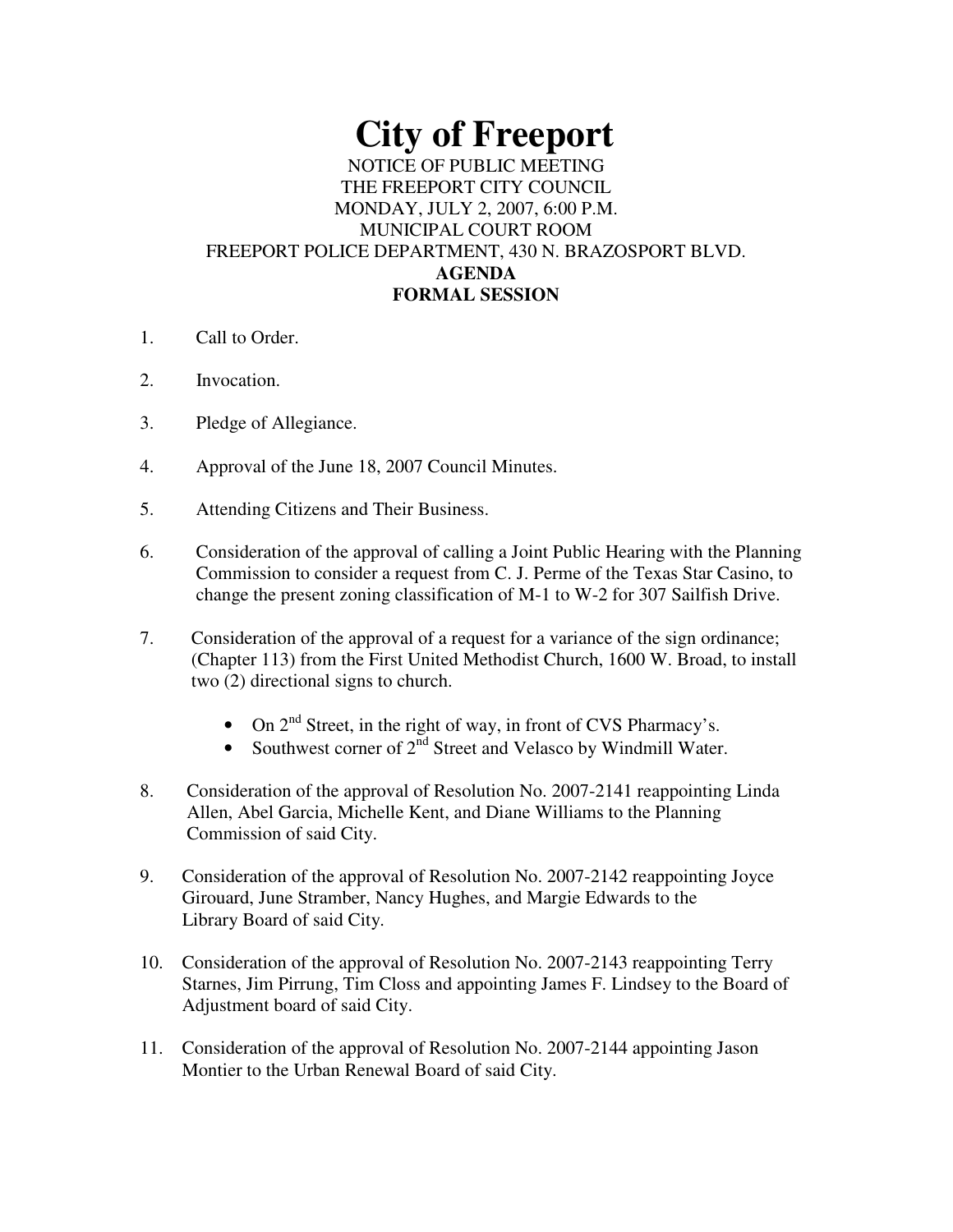- 12. Consideration of the approval of Resolution No. 2007-2145 reappointing Dan Tarver, Margaret L. McMahan, Eddie Virgil, and Janice Hawley to the Beautification & Parks Recreation Committee of said City.
- 13. Consideration of the approval of Resolution No. 2007-2146 appointing Mingo Marquez to the unexpired term of office of Carl Rangel of the Beautification & Parks Recreation Committee of said City.
- 14. Consideration of the approval of Resolution No. 2007-2147 reappointing John Smith, III, Carlos Martinez, Louie Jones, and appointing Mark Wessels to the Economic Development Corporation of said City.
- 15. Consideration of the approval of Resolution No. 2007-2148 reappointing Mary Darnell, Beverly Garrison, Martha Westbrook and Joan Stovall to the Senior Citizens Commission of said City.
- 16. Consideration of the approval of Resolution No. 2007-2149 reappointing Willie Rains, and appointing Freddie Brenk, Dorothy Pirrung, Tobey Davenport, and Joyce Adkins to the Charter Review Commission of said City.
- 17. Consideration of the approval of selling the City's interest on Block 775, Lot 19 & 24, Velasco Townsite, known as 1615 North Ave. N.
- 18. Consideration of the approval of selling the City's interest on Block 15, Lot l3 thru 18, Freeport Townsite, known as 414-422 East Broad.
- 19. Consideration of the approval of selling the City's interest on Block 781, Lot 4, Velasco Townsite, known as 1618 N. Ave. S.

Elected Official Report

#### W**ork Session**

- A. Administration Report
- B. Report from Jerry Meeks of Veolia Water on the 2006 Annual Drinking Water Quality Report.

#### **Executive Session**:

C. Section 551.074 Government Code:

Deliberations concerning the appointment, employment, evaluation, reassignment, duties, discipline or dismissal of a public officer or employee or to hear a complaint or charge against an officer or employee, to wit: